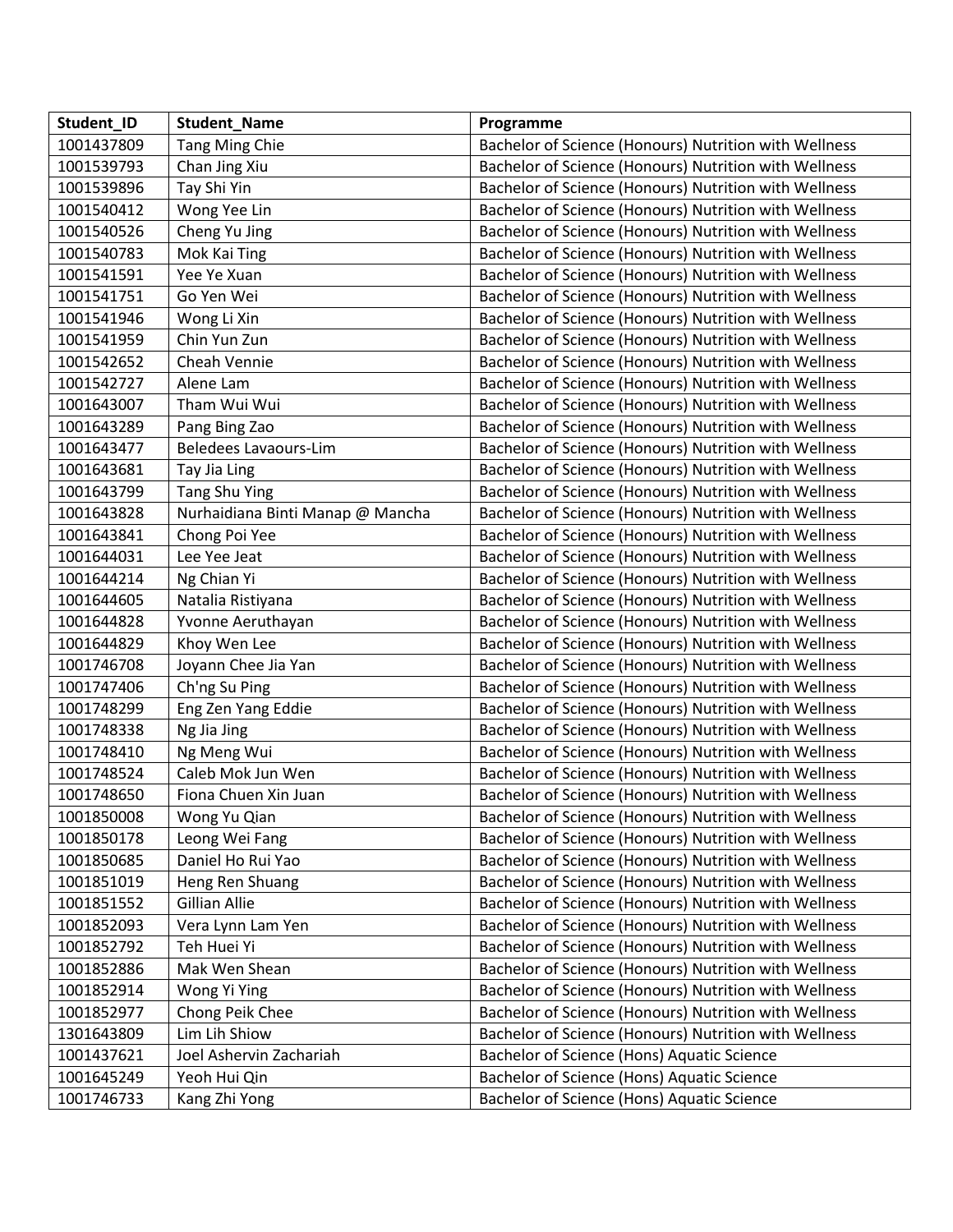| 1001747254 | Ryan Sew Yen Khai                  | Bachelor of Science (Hons) Aquatic Science             |
|------------|------------------------------------|--------------------------------------------------------|
| 1001748821 | Brian Chew Bo En                   | Bachelor of Science (Hons) Aquatic Science             |
| 1001849884 | Lai Teng Yun                       | Bachelor of Science (Hons) Aquatic Science             |
| 1001849920 | Chan Jo Yi                         | Bachelor of Science (Hons) Aquatic Science             |
| 1001850650 | Nur Iliyana Nazirah Binti Zulkifli | Bachelor of Science (Hons) Aquatic Science             |
| 1001852613 | Mimi Shahira Binti Zaidi           | Bachelor of Science (Hons) Aquatic Science             |
| 1001852782 | lan Bey                            | Bachelor of Science (Hons) Aquatic Science             |
| 1001852960 | Tan Koon Hong                      | Bachelor of Science (Hons) Aquatic Science             |
| 1001540455 | Tan Xiao Xuan                      | Bachelor of Science (Hons) Food Science with Nutrition |
| 1001541011 | Goh Yee Fan                        | Bachelor of Science (Hons) Food Science with Nutrition |
| 1001541388 | Tan Zi Sheng                       | Bachelor of Science (Hons) Food Science with Nutrition |
| 1001542567 | Leong Wei Shan                     | Bachelor of Science (Hons) Food Science with Nutrition |
| 1001542665 | Wong Jian Huei                     | Bachelor of Science (Hons) Food Science with Nutrition |
| 1001542758 | Gan Wei Shuen                      | Bachelor of Science (Hons) Food Science with Nutrition |
| 1001643085 | Lau Qian Qi                        | Bachelor of Science (Hons) Food Science with Nutrition |
| 1001643138 | Liew Hui Ling                      | Bachelor of Science (Hons) Food Science with Nutrition |
| 1001643197 | Pramila A/P Mani Maran             | Bachelor of Science (Hons) Food Science with Nutrition |
| 1001643433 | Hazel Yeo Chin Hua                 | Bachelor of Science (Hons) Food Science with Nutrition |
| 1001643573 | Kimberly Chuah Jia Xin             | Bachelor of Science (Hons) Food Science with Nutrition |
| 1001643647 | Lai Zhen Ying                      | Bachelor of Science (Hons) Food Science with Nutrition |
| 1001643665 | Ng Aiyuan                          | Bachelor of Science (Hons) Food Science with Nutrition |
| 1001643671 | Kong lanne                         | Bachelor of Science (Hons) Food Science with Nutrition |
| 1001643793 | Ng Tiam Lai                        | Bachelor of Science (Hons) Food Science with Nutrition |
| 1001643806 | S. Navin A/L Sivanasvaran          | Bachelor of Science (Hons) Food Science with Nutrition |
| 1001644098 | Thivyaadarshiini A/P Nadarajen     | Bachelor of Science (Hons) Food Science with Nutrition |
| 1001644108 | Teo Ming Si                        | Bachelor of Science (Hons) Food Science with Nutrition |
| 1001644203 | Ang Wee Jing                       | Bachelor of Science (Hons) Food Science with Nutrition |
| 1001644268 | Poon Yee Jieng                     | Bachelor of Science (Hons) Food Science with Nutrition |
| 1001644434 | Anastasia Yap Xin Wei              | Bachelor of Science (Hons) Food Science with Nutrition |
| 1001644708 | Lim Sze Thong                      | Bachelor of Science (Hons) Food Science with Nutrition |
| 1001644796 | Teo Jun Lai                        | Bachelor of Science (Hons) Food Science with Nutrition |
| 1001644910 | Ng Shih Ting                       | Bachelor of Science (Hons) Food Science with Nutrition |
| 1001644962 | Jess Ong Wei Ting                  | Bachelor of Science (Hons) Food Science with Nutrition |
| 1001645031 | Tan Shi Yie                        | Bachelor of Science (Hons) Food Science with Nutrition |
| 1001645066 | Chok Sher Yee                      | Bachelor of Science (Hons) Food Science with Nutrition |
| 1001645083 | Lim Lay Im                         | Bachelor of Science (Hons) Food Science with Nutrition |
| 1001645251 | Chew Sin Yi                        | Bachelor of Science (Hons) Food Science with Nutrition |
| 1001645269 | Tan Zsu Chi                        | Bachelor of Science (Hons) Food Science with Nutrition |
| 1001645303 | Vishnuprriya A/P Ganeson           | Bachelor of Science (Hons) Food Science with Nutrition |
| 1001645396 | Phua Tien Lin                      | Bachelor of Science (Hons) Food Science with Nutrition |
| 1001645426 | Chow Jia Yin                       | Bachelor of Science (Hons) Food Science with Nutrition |
| 1001645580 | Tey Pay Shi                        | Bachelor of Science (Hons) Food Science with Nutrition |
| 1001645832 | Chan Mun Yan                       | Bachelor of Science (Hons) Food Science with Nutrition |
| 1001645888 | Chew Zhi Wei                       | Bachelor of Science (Hons) Food Science with Nutrition |
| 1001646000 | Jesslyn Ong Yee Shuen              | Bachelor of Science (Hons) Food Science with Nutrition |
| 1001646089 | Aisyah Binti Abdullah              | Bachelor of Science (Hons) Food Science with Nutrition |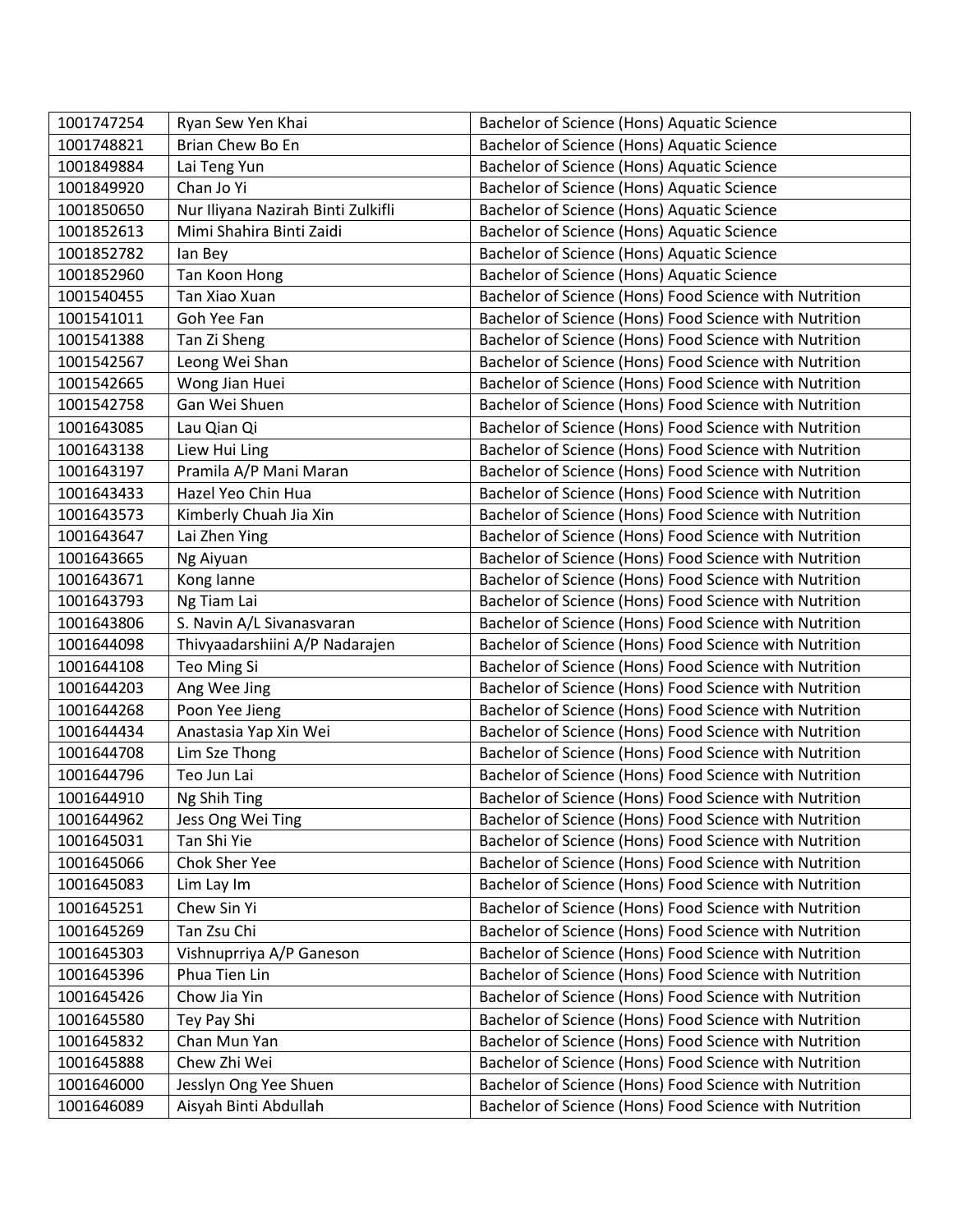| 1001746401 | <b>Teoh Swee Yong</b>   | Bachelor of Science (Hons) Food Science with Nutrition |
|------------|-------------------------|--------------------------------------------------------|
| 1001746402 | Ng Xinle                | Bachelor of Science (Hons) Food Science with Nutrition |
| 1001746499 | Ng Sze Yuen             | Bachelor of Science (Hons) Food Science with Nutrition |
| 1001746542 | Ng Yeufu                | Bachelor of Science (Hons) Food Science with Nutrition |
| 1001746565 | Yap Kai Lin             | Bachelor of Science (Hons) Food Science with Nutrition |
| 1001746566 | Looi Jiale              | Bachelor of Science (Hons) Food Science with Nutrition |
| 1001746585 | Jonathan Qway Kar Hoe   | Bachelor of Science (Hons) Food Science with Nutrition |
| 1001746601 | Dickson Poon Tik Sang   | Bachelor of Science (Hons) Food Science with Nutrition |
| 1001746630 | Low Hui Wen             | Bachelor of Science (Hons) Food Science with Nutrition |
| 1001746752 | Chong Shuan Ni          | Bachelor of Science (Hons) Food Science with Nutrition |
| 1001746757 | Chong Siu Nin           | Bachelor of Science (Hons) Food Science with Nutrition |
| 1001746761 | Ling Yee Ling           | Bachelor of Science (Hons) Food Science with Nutrition |
| 1001746767 | Ng Xin Yi               | Bachelor of Science (Hons) Food Science with Nutrition |
| 1001746778 | Cheryl Chong Yi Ern     | Bachelor of Science (Hons) Food Science with Nutrition |
| 1001746786 | Leong Yuet Leng         | Bachelor of Science (Hons) Food Science with Nutrition |
| 1001746828 | Wan Pei Yee             | Bachelor of Science (Hons) Food Science with Nutrition |
| 1001746862 | Chong Yoon Kang         | Bachelor of Science (Hons) Food Science with Nutrition |
| 1001746921 | Lew Li Ann              | Bachelor of Science (Hons) Food Science with Nutrition |
| 1001747328 | Tan Cheryl              | Bachelor of Science (Hons) Food Science with Nutrition |
| 1001747423 | Teo Zhi Ying            | Bachelor of Science (Hons) Food Science with Nutrition |
| 1001747455 | Kon Zhen Jie            | Bachelor of Science (Hons) Food Science with Nutrition |
| 1001747528 | Tan Sze Ning            | Bachelor of Science (Hons) Food Science with Nutrition |
| 1001747824 | Elaine                  | Bachelor of Science (Hons) Food Science with Nutrition |
| 1001747954 | Gabriela Alyssa Wijaya  | Bachelor of Science (Hons) Food Science with Nutrition |
| 1001747980 | Liow Chun An            | Bachelor of Science (Hons) Food Science with Nutrition |
| 1001748223 | Hong Yi Le              | Bachelor of Science (Hons) Food Science with Nutrition |
| 1001748240 | Suzanne Choo Soo Syuen  | Bachelor of Science (Hons) Food Science with Nutrition |
| 1001748271 | Chan Shu Qin            | Bachelor of Science (Hons) Food Science with Nutrition |
| 1001748440 | Tan Chia Yee            | Bachelor of Science (Hons) Food Science with Nutrition |
| 1001748585 | Rina A/P Thanga Rajan   | Bachelor of Science (Hons) Food Science with Nutrition |
| 1001748671 | Felicia                 | Bachelor of Science (Hons) Food Science with Nutrition |
| 1001748737 | Divanirsh A/L Devindran | Bachelor of Science (Hons) Food Science with Nutrition |
| 1001749113 | Loke Kitt Yin           | Bachelor of Science (Hons) Food Science with Nutrition |
| 1001749203 | Chew Jing Han           | Bachelor of Science (Hons) Food Science with Nutrition |
| 1001849362 | Lim Lee Ying            | Bachelor of Science (Hons) Food Science with Nutrition |
| 1001849627 | Foo Kai Ting            | Bachelor of Science (Hons) Food Science with Nutrition |
| 1001849721 | Madelyne Gunawan        | Bachelor of Science (Hons) Food Science with Nutrition |
| 1001849883 | Low Jia Hui             | Bachelor of Science (Hons) Food Science with Nutrition |
| 1001850106 | Eunice Pneh Weng Nee    | Bachelor of Science (Hons) Food Science with Nutrition |
| 1001850109 | Venecia Woeng           | Bachelor of Science (Hons) Food Science with Nutrition |
| 1001851187 | Maggie Johana Tanto     | Bachelor of Science (Hons) Food Science with Nutrition |
| 1001851755 | Puah Jia Ying           | Bachelor of Science (Hons) Food Science with Nutrition |
| 1001851964 | Foo Sok Yen             | Bachelor of Science (Hons) Food Science with Nutrition |
| 1001852039 | Chew Shen Le            | Bachelor of Science (Hons) Food Science with Nutrition |
| 1001852167 | Cheong Zi Long          | Bachelor of Science (Hons) Food Science with Nutrition |
| 1301540377 | Eugenie Chew Ching Sze  | Bachelor of Science (Hons) Food Science with Nutrition |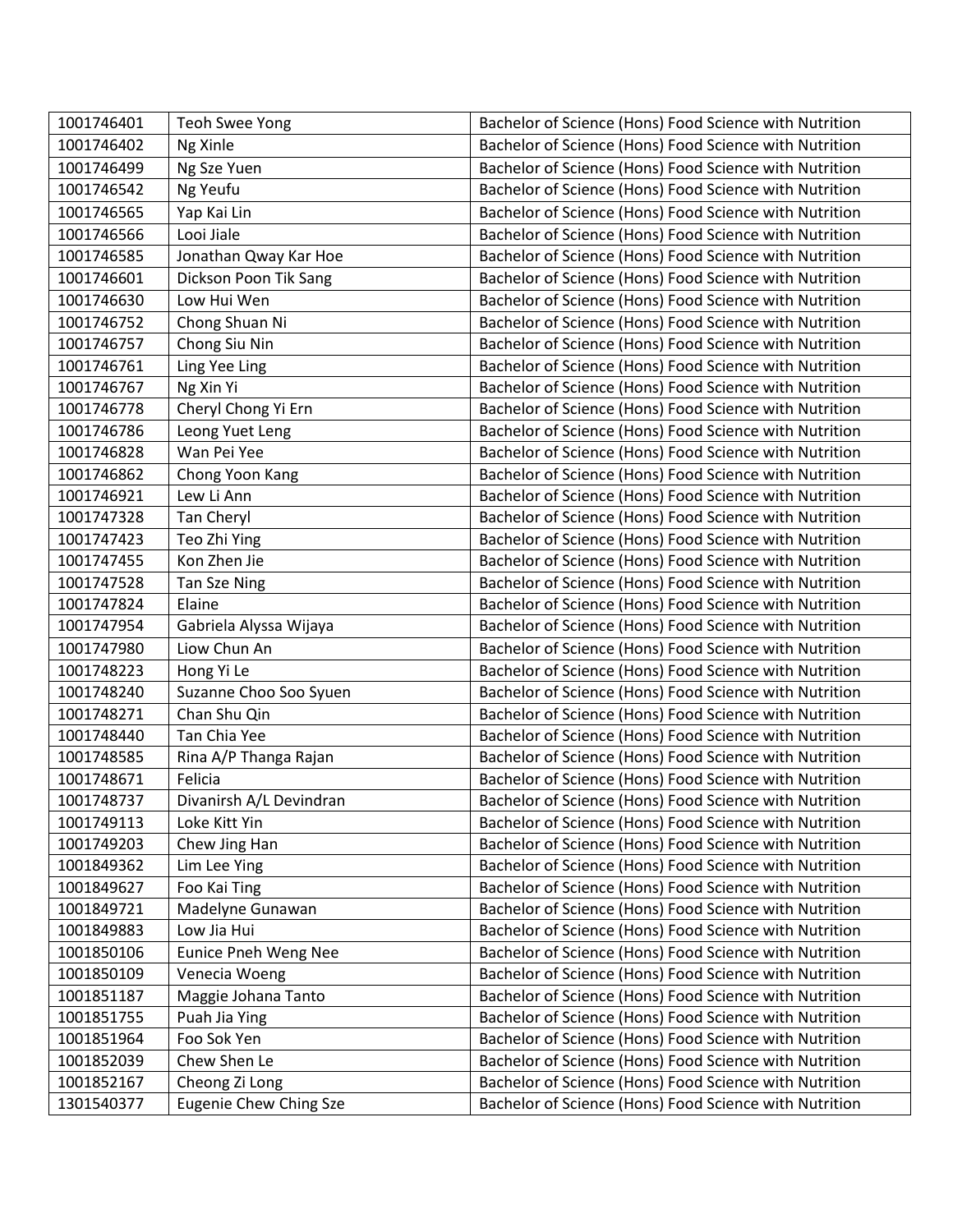| 1001852591 | Tan Wern Ying                    | Bachelor of Science (Hons) Food Science with Nutrition |
|------------|----------------------------------|--------------------------------------------------------|
| 1001747818 | Jesslyn Wijaya Gunawan           | Bachelor of Science (Hons) Food Science with Nutrition |
| 1001849411 | Leong Vi Ann                     | Bachelor of Science (Hons) Food Science with Nutrition |
| 1001851600 | Lim Kai Qing                     | Bachelor of Science (Hons) Food Science with Nutrition |
| 1001851970 | Yap Zhen Qi                      | Bachelor of Science (Hons) Food Science with Nutrition |
| 1001852578 | Chang Sin Tian                   | Bachelor of Science (Hons) Food Science with Nutrition |
| 1001852878 | Tan Qiu Yi                       | Bachelor of Science (Hons) Food Science with Nutrition |
| 1001540095 | Lee Pei Yin                      | Bachelor of Science (Hons) in Biotechnology            |
| 1001540932 | <b>Tan Sook Ling</b>             | Bachelor of Science (Hons) in Biotechnology            |
| 1001540934 | Loh Chi Cheng                    | Bachelor of Science (Hons) in Biotechnology            |
| 1001542374 | Nalweyiso Jacinta                | Bachelor of Science (Hons) in Biotechnology            |
| 1001643503 | Ng Shin Siong                    | Bachelor of Science (Hons) in Biotechnology            |
| 1001643582 | Low Chin Wen                     | Bachelor of Science (Hons) in Biotechnology            |
| 1001644960 | Priyadharsini A/P Panneer Selvam | Bachelor of Science (Hons) in Biotechnology            |
| 1001644993 | Aya Alaa Mohamed Mahmoud Youssef | Bachelor of Science (Hons) in Biotechnology            |
| 1001645041 | Loo Ming Jing                    | Bachelor of Science (Hons) in Biotechnology            |
| 1001645214 | Choong Ying Shuang               | Bachelor of Science (Hons) in Biotechnology            |
| 1001645233 | Chong Sook Kee                   | Bachelor of Science (Hons) in Biotechnology            |
| 1001645830 | Lim Shu Wen                      | Bachelor of Science (Hons) in Biotechnology            |
| 1001646012 | Nurul Husna Binti Nadzri         | Bachelor of Science (Hons) in Biotechnology            |
| 1001746267 | Larsen Alessandro                | Bachelor of Science (Hons) in Biotechnology            |
| 1001746431 | Lim Ching Ee Jeannette           | Bachelor of Science (Hons) in Biotechnology            |
| 1001746644 | Liew Ze Min                      | Bachelor of Science (Hons) in Biotechnology            |
| 1001746700 | Lim Teck Wei                     | Bachelor of Science (Hons) in Biotechnology            |
| 1001747457 | Alvin Cengnata                   | Bachelor of Science (Hons) in Biotechnology            |
| 1001747511 | Kong Lai Kuen                    | Bachelor of Science (Hons) in Biotechnology            |
| 1001747567 | Tee Jia Jian                     | Bachelor of Science (Hons) in Biotechnology            |
| 1001747626 | Wong King Ryu                    | Bachelor of Science (Hons) in Biotechnology            |
| 1001747885 | Low Zhi Xuan                     | Bachelor of Science (Hons) in Biotechnology            |
| 1001748328 | Wan Hou Leong                    | Bachelor of Science (Hons) in Biotechnology            |
| 1001748413 | Aileen Wee Shu Yeen              | Bachelor of Science (Hons) in Biotechnology            |
| 1001748868 | Se Hoo Mun Wei                   | Bachelor of Science (Hons) in Biotechnology            |
| 1001749247 | Joel Phua Jia Meng               | Bachelor of Science (Hons) in Biotechnology            |
| 1001849493 | Christine Chong Yu Yuen          | Bachelor of Science (Hons) in Biotechnology            |
| 1001849526 | Georgina Lee Ke Yin              | Bachelor of Science (Hons) in Biotechnology            |
| 1001850028 | Lee Hoong Chern                  | Bachelor of Science (Hons) in Biotechnology            |
| 1001850144 | Alicia Chua Yang Qin             | Bachelor of Science (Hons) in Biotechnology            |
| 1001850231 | Kong Jing Ying Gene              | Bachelor of Science (Hons) in Biotechnology            |
| 1001850320 | Ng Xue Wei                       | Bachelor of Science (Hons) in Biotechnology            |
| 1001850797 | Looh Sung Cheng                  | Bachelor of Science (Hons) in Biotechnology            |
| 1001850911 | Tang Weng Zeng                   | Bachelor of Science (Hons) in Biotechnology            |
| 1001851059 | Sherlyn Kan Pei Fern             | Bachelor of Science (Hons) in Biotechnology            |
| 1001851938 | Sara Toh Yen Yen                 | Bachelor of Science (Hons) in Biotechnology            |
| 1001851952 | Eunice Cheah Yi Theng            | Bachelor of Science (Hons) in Biotechnology            |
| 1001852121 | Kenneth Tan JunKai               | Bachelor of Science (Hons) in Biotechnology            |
| 1001852339 | Hans Christian Halim             | Bachelor of Science (Hons) in Biotechnology            |